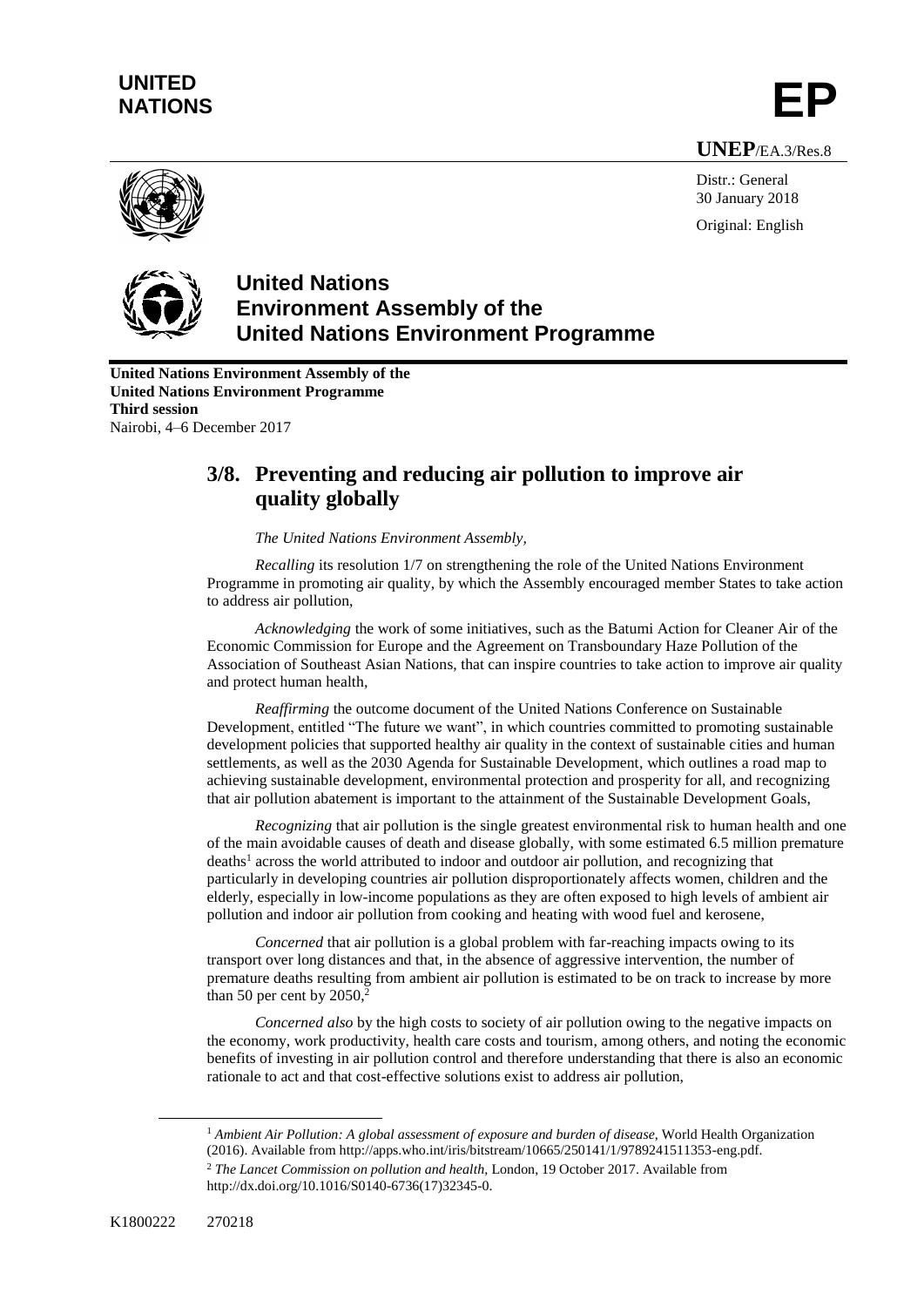*Mindful* that poor air quality is a challenge in the context of sustainable development for all countries, in particular in cities and urban areas in developing countries, with levels of air pollution that are higher than the limits set out in the World Health Organization air quality guidelines,

*Recognizing* that some air pollutants, such as black carbon, methane and ground-level ozone, are also short-lived climate pollutants and are responsible for a significant portion of air pollution-related deaths, as well as impacts on crops and hence food security, and that their reduction has co-benefits for the climate,

*Noting* the voluntary reduction commitments and cooperative efforts by some member States to reduce emissions of black carbon, such as the aspirational collective goal set out in the 2017 Fairbanks Declaration of the Arctic Council,

*Acknowledging* that air pollution affects several aspects of society and that addressing air pollution results in multiple benefits to human health, the economy, ecosystems and climate, and that efforts across sectors are needed to improve air quality,

1. *Reaffirms* the call in United Nations Environment Assembly resolution 1/7 for member States to take action across sectors to reduce all forms of air pollution and urges member States:

(a) To establish relevant systems to monitor air pollution, in order to be well informed of the state of air quality and sources of pollution in affected areas and to support improved air quality management;

(b) To set ambitious ambient air quality standards taking into account guidelines from the World Health Organization;

(c) To include, as appropriate, air pollutants that are also short-lived climate pollutants in national action programmes to prevent and reduce air pollution;

(d) To put in place policies and measures to prevent and reduce air pollution from their significant sources;

(e) To integrate and strengthen air pollution management aspects in the national development agenda, and to internalize pollution costs;

(f) To create awareness at the local, subnational and national levels and within the private sector of the negative environmental, health and socioeconomic impacts of pollution, as well as the economic benefits of taking action;

(g) To strengthen capacities to develop national and subnational emissions inventories as an input to prioritize sectors and activities to further promote emissions reduction measures;

2. *Encourages* member States when undertaking activities in paragraph 1 above:

(a) To consider using available tools, including the Batumi Action for Cleaner Air, to inspire, as appropriate, national action to improve air quality and protect public health and ecosystems;

(b) To consider joining or cooperating with, as appropriate, relevant global initiatives such as the Climate and Clean Air Coalition to Reduce Short-lived Climate Pollutants and the Global Methane Initiative;

(c) To facilitate action to reduce air pollution in urban and rural areas including by encouraging cities and local governments to consider participating in, as appropriate, the BreatheLife campaign;

3. *Also encourages* member States when undertaking activities in paragraph 1 (c) above:

(a) To develop and implement national methane reductions strategies, where appropriate, that could target key methane-emitting sectors;

(b) To prioritize measures to reduce particulate matter that also reduce black carbon emissions;

4. *Encourages* Governments to pursue synergies and co-benefits between national clean air policies and policies in key areas such as transport, including vehicle emissions and fuel standards, urbanization, climate change, energy access and agriculture, and to take advantage of the synergistic effects of efficient nitrogen management on reducing air, marine and water pollution;

5. *Stresses* the need for further sharing of existing knowledge by:

(a) Engaging in regional cooperation on science, technology, policy, measures and best practices related to addressing air pollution;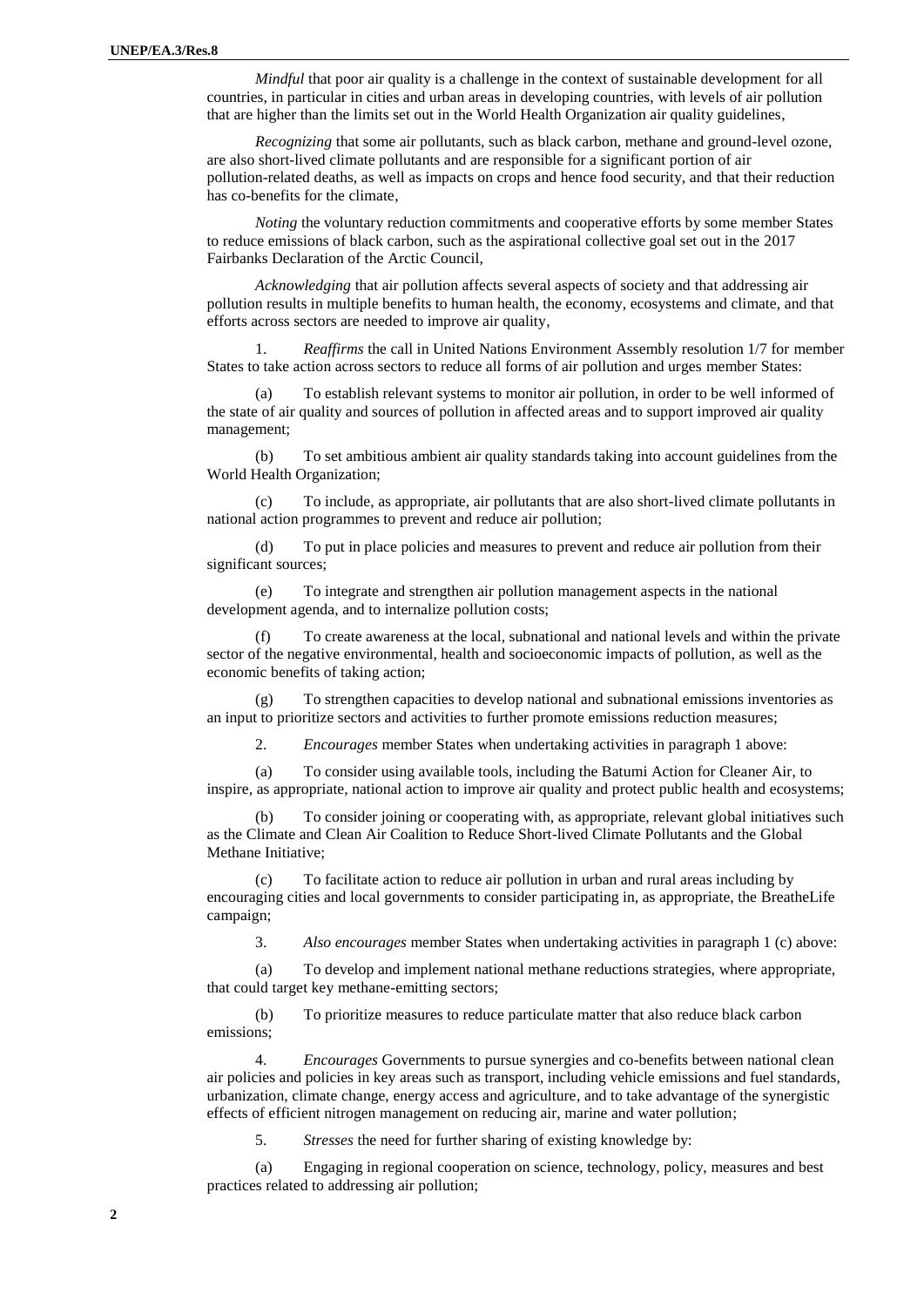(b) Sharing of knowledge among existing and any future regional cooperation forums, such as the 1979 Convention on Long-range Transboundary Air Pollution of the Economic Commission for Europe, the Asia Pacific Clean Air Partnership and Africa Sustainable Transport Forum, in order to benefit from their experience and expertise on the topics in subparagraph (a) above, including by participating in expert workshops and other meetings in those forums, as appropriate;

6. *Calls on* member States to pursue a shared response and to identify solutions to address air pollution, including by:

(a) Strengthening intergovernmental cooperation to address and reduce the negative impacts of air pollution;

(b) Promoting increased cooperation between the United Nations Environment Programme and relevant international organizations in order to strengthen the actions of those organizations on air quality;

(c) Maximizing the efficiencies and synergies between the contributions of partners and international financing institutions and other funding organizations to facilitate action, including regional and national initiatives, to address air pollution;

(d) Inviting member States in a position to do so, financial institutions and the private sector to contribute technical and financial support towards regional and national initiatives to address air pollution;

(e) Participating in workshops for experts to share information and best practices on approaches, measures and capacity-building;

7. *Requests* the Executive Director, within available resources:

(a) To deliver information to stakeholders on the Climate and Clean Air Coalition to Reduce Short-lived Climate Pollutants and assist in the implementation, as appropriate, of the Global Strategy to Introduce Low-Sulfur Fuels and Cleaner Diesel Vehicles;<sup>3</sup>

To assist in the implementation of the Road Map for Clean Fuel and Vehicle Standards in Southern and Western Africa and the Africa Sustainable Transport Forum Action Plan;

(c) To support the enhancement of regional cooperation to address air pollution, including transboundary air pollution for interested member States, in the areas of science, technology, policy, measures and best practices, in close cooperation with relevant initiatives, including the Convention on Long-range Transboundary Air Pollution and the Asia Pacific Clean Air Partnership, and to organize regional communities of practice for air quality management through the regional offices of the United Nations Environment Programme;

(d) To provide a platform for cooperation and information sharing between interested member States and relevant organizations working to reduce air pollution, such as the Convention on Long-range Transboundary Air Pollution and other organizations, and to house capacity-building resources and online tools that enable member States to use existing air quality data to support policymaking and decision-making;

(e) To continue to support countries, in particular developing countries, in putting in place affordable air quality networks that will raise awareness among citizens about pollution levels and their impact on human health and the environment, and to produce regional assessments of capacity needs based on input from communities of practice;

(f) To strengthen technical support provided by global and regional networks, as appropriate, and to enhance institutional capacity to develop air pollution action plans, particularly within the environment and health sectors, in cooperation with the World Health Organization, and for specific issues, including in particular indoor air pollution;

(g) To support member States in identifying, prioritizing and addressing key sources of air pollution;

(h) To support developing countries in expanding the use of cleaner fuels for cooking to prevent and reduce indoor air pollution by cooperating with partners to promote sustainable finance, investment mechanisms, innovative and technological solutions, and education and public awareness;

 $\overline{a}$ 

<sup>3</sup> *Cleaning Up the Global On-Road Diesel Fleet: A global strategy to introduce low-sulfur fuel and cleaner diesel vehicles*, United Nations Environment Programme (2016).